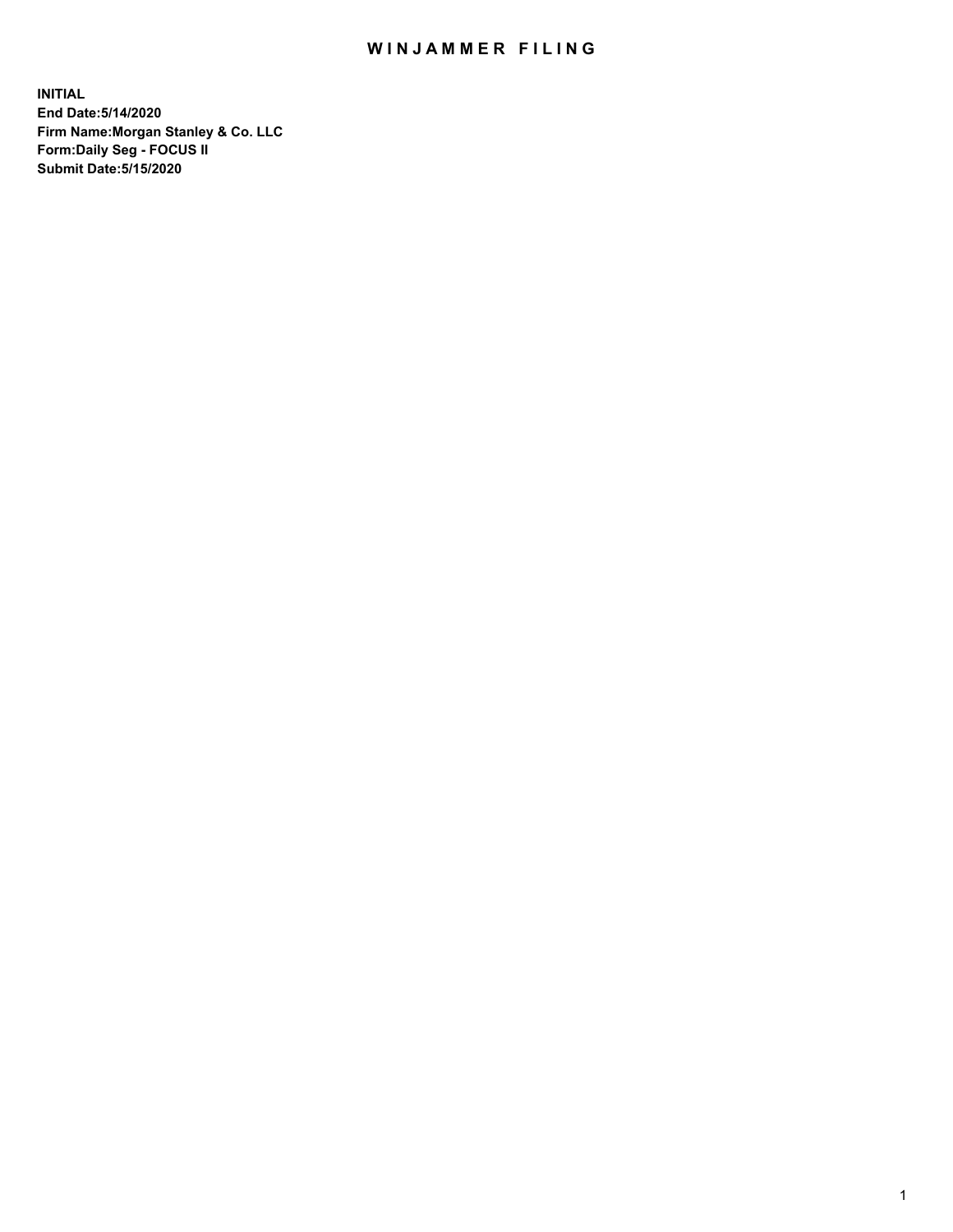**INITIAL End Date:5/14/2020 Firm Name:Morgan Stanley & Co. LLC Form:Daily Seg - FOCUS II Submit Date:5/15/2020 Daily Segregation - Cover Page**

| Name of Company                                                                                                                                                                                                                                                                                                               | Morgan Stanley & Co. LLC                               |
|-------------------------------------------------------------------------------------------------------------------------------------------------------------------------------------------------------------------------------------------------------------------------------------------------------------------------------|--------------------------------------------------------|
| <b>Contact Name</b>                                                                                                                                                                                                                                                                                                           | <b>Ikram Shah</b>                                      |
| <b>Contact Phone Number</b>                                                                                                                                                                                                                                                                                                   | 212-276-0963                                           |
| <b>Contact Email Address</b>                                                                                                                                                                                                                                                                                                  | Ikram.shah@morganstanley.com                           |
| FCM's Customer Segregated Funds Residual Interest Target (choose one):<br>a. Minimum dollar amount: ; or<br>b. Minimum percentage of customer segregated funds required:% ; or<br>c. Dollar amount range between: and; or<br>d. Percentage range of customer segregated funds required between:% and%.                        | 235,000,000<br><u>0</u><br><u>00</u><br>0 <sup>0</sup> |
| FCM's Customer Secured Amount Funds Residual Interest Target (choose one):<br>a. Minimum dollar amount: ; or<br>b. Minimum percentage of customer secured funds required:%; or<br>c. Dollar amount range between: and; or<br>d. Percentage range of customer secured funds required between:% and%.                           | 140,000,000<br><u>0</u><br><u>00</u><br>0 <sub>0</sub> |
| FCM's Cleared Swaps Customer Collateral Residual Interest Target (choose one):<br>a. Minimum dollar amount: ; or<br>b. Minimum percentage of cleared swaps customer collateral required:%; or<br>c. Dollar amount range between: and; or<br>d. Percentage range of cleared swaps customer collateral required between:% and%. | 92,000,000<br><u>0</u><br>0 Q<br>00                    |

Attach supporting documents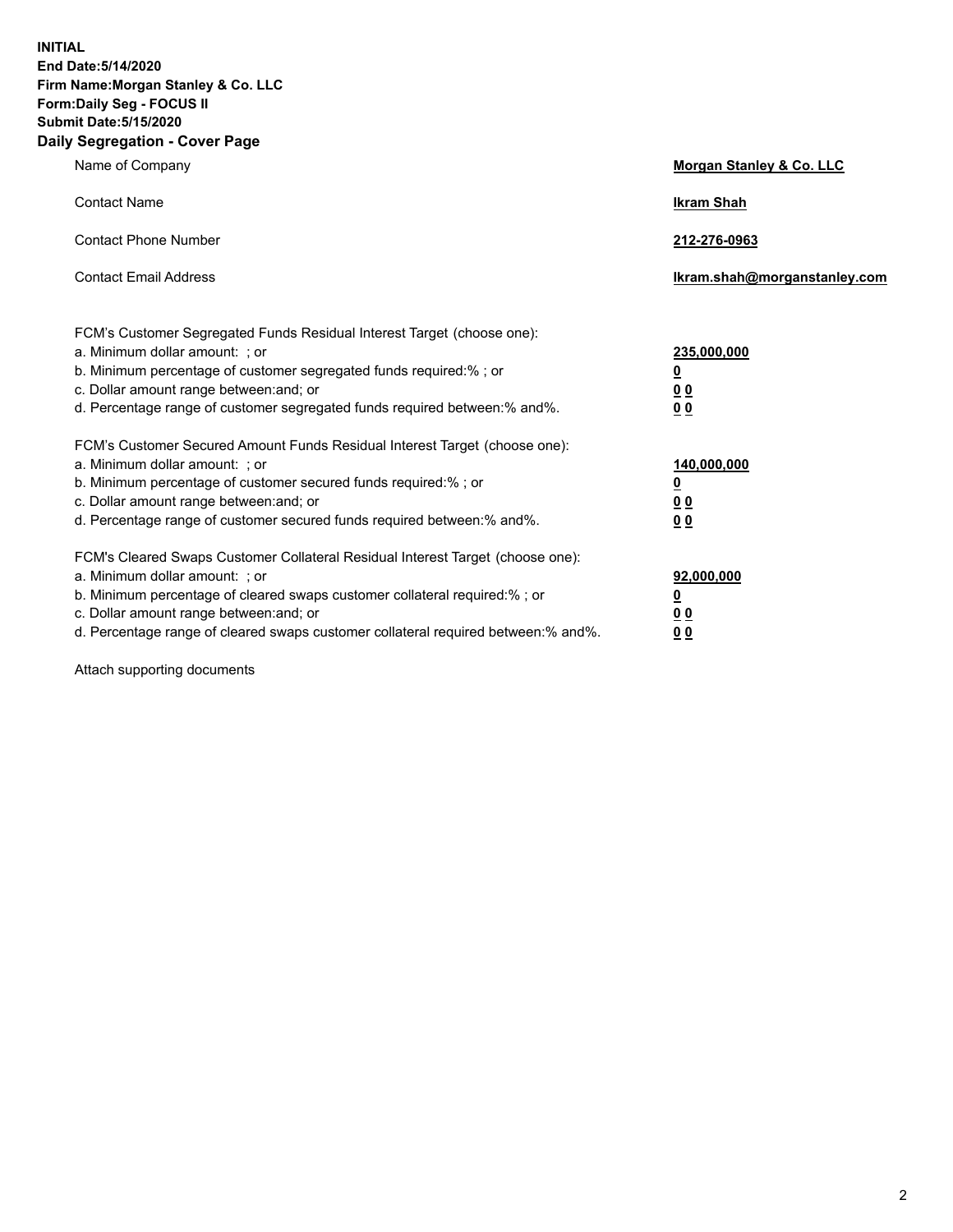## **INITIAL End Date:5/14/2020 Firm Name:Morgan Stanley & Co. LLC Form:Daily Seg - FOCUS II Submit Date:5/15/2020 Daily Segregation - Secured Amounts** Foreign Futures and Foreign Options Secured Amounts Amount required to be set aside pursuant to law, rule or regulation of a foreign government or a rule of a self-regulatory organization authorized thereunder 1. Net ledger balance - Foreign Futures and Foreign Option Trading - All Customers A. Cash **4,400,529,840** [7315] B. Securities (at market) **2,666,091,430** [7317] 2. Net unrealized profit (loss) in open futures contracts traded on a foreign board of trade **10,828,173** [7325] 3. Exchange traded options a. Market value of open option contracts purchased on a foreign board of trade **5,524,261** [7335] b. Market value of open contracts granted (sold) on a foreign board of trade **-11,942,808** [7337] 4. Net equity (deficit) (add lines 1. 2. and 3.) **7,071,030,896** [7345] 5. Account liquidating to a deficit and account with a debit balances - gross amount **273,598,430** [7351] Less: amount offset by customer owned securities **-260,048,387** [7352] **13,550,043** 6. Amount required to be set aside as the secured amount - Net Liquidating Equity Method (add lines 4 and 5) 7. Greater of amount required to be set aside pursuant to foreign jurisdiction (above) or line 6. FUNDS DEPOSITED IN SEPARATE REGULATION 30.7 ACCOUNTS 1. Cash in banks A. Banks located in the United States **582,348,566** [7500] B. Other banks qualified under Regulation 30.7 **468,415,590** [7520] **1,050,764,156** 2. Securities A. In safekeeping with banks located in the United States **655,553,768** [7540] B. In safekeeping with other banks qualified under Regulation 30.7 **0** [7560] **655,553,768** [7570] 3. Equities with registered futures commission merchants A. Cash **12,167,868** [7580] B. Securities **0** [7590] C. Unrealized gain (loss) on open futures contracts **1,966,021** [7600] D. Value of long option contracts **0** [7610] E. Value of short option contracts **0** [7615] **14,133,889** [7620] 4. Amounts held by clearing organizations of foreign boards of trade A. Cash **0** [7640] B. Securities **0** [7650] C. Amount due to (from) clearing organization - daily variation **0** [7660] D. Value of long option contracts **0** [7670] E. Value of short option contracts **0** [7675] **0** [7680] 5. Amounts held by members of foreign boards of trade A. Cash **3,641,823,297** [7700] B. Securities **2,010,537,662** [7710] C. Unrealized gain (loss) on open futures contracts **8,862,152** [7720] D. Value of long option contracts **5,524,261** [7730] E. Value of short option contracts **-11,942,808** [7735] **5,654,804,564** 6. Amounts with other depositories designated by a foreign board of trade **0** [7760]

- 7. Segregated funds on hand **0** [7765]
- 8. Total funds in separate section 30.7 accounts **7,375,256,377** [7770]
- 9. Excess (deficiency) Set Aside for Secured Amount (subtract line 7 Secured Statement Page 1 from Line 8)
- 10. Management Target Amount for Excess funds in separate section 30.7 accounts **140,000,000** [7780]
- 11. Excess (deficiency) funds in separate 30.7 accounts over (under) Management Target **150,675,438** [7785]

**0** [7305]

[7354] **7,084,580,939** [7355]

**7,084,580,939** [7360]

[7530]

[7740] **290,675,438** [7380]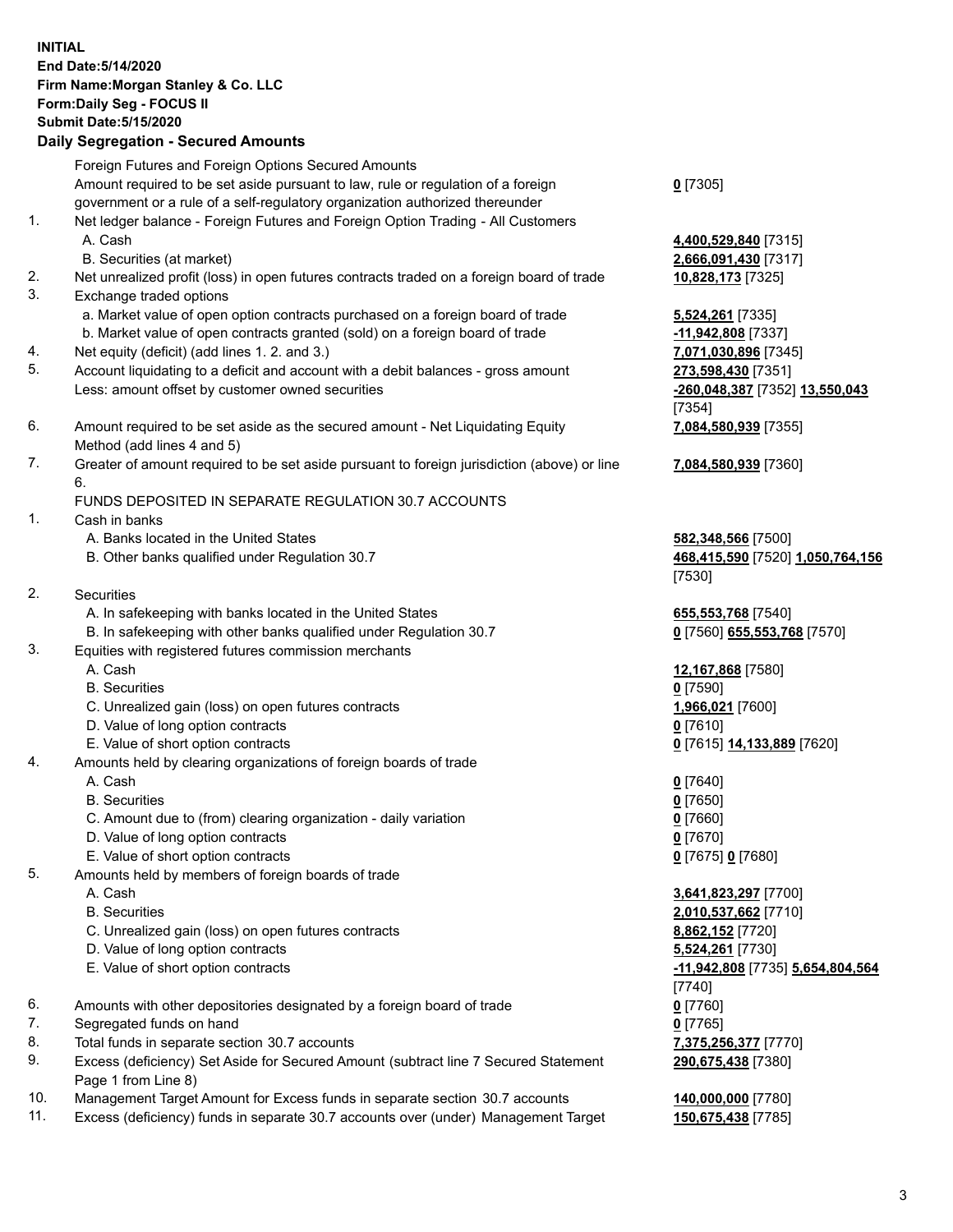**INITIAL End Date:5/14/2020 Firm Name:Morgan Stanley & Co. LLC Form:Daily Seg - FOCUS II Submit Date:5/15/2020 Daily Segregation - Segregation Statement** SEGREGATION REQUIREMENTS(Section 4d(2) of the CEAct) 1. Net ledger balance A. Cash **11,298,572,548** [7010] B. Securities (at market) **8,293,238,566** [7020] 2. Net unrealized profit (loss) in open futures contracts traded on a contract market **6,872,664,253** [7030] 3. Exchange traded options A. Add market value of open option contracts purchased on a contract market **612,211,639** [7032] B. Deduct market value of open option contracts granted (sold) on a contract market **-549,903,544** [7033] 4. Net equity (deficit) (add lines 1, 2 and 3) **26,526,783,462** [7040] 5. Accounts liquidating to a deficit and accounts with debit balances - gross amount **237,223,238** [7045] Less: amount offset by customer securities **-235,665,581** [7047] **1,557,657** [7050] 6. Amount required to be segregated (add lines 4 and 5) **26,528,341,119** [7060] FUNDS IN SEGREGATED ACCOUNTS 7. Deposited in segregated funds bank accounts A. Cash **4,686,078,438** [7070] B. Securities representing investments of customers' funds (at market) **0** [7080] C. Securities held for particular customers or option customers in lieu of cash (at market) **1,284,771,359** [7090] 8. Margins on deposit with derivatives clearing organizations of contract markets A. Cash **13,884,529,903** [7100] B. Securities representing investments of customers' funds (at market) **0** [7110] C. Securities held for particular customers or option customers in lieu of cash (at market) **7,008,467,207** [7120] 9. Net settlement from (to) derivatives clearing organizations of contract markets **280,891,876** [7130] 10. Exchange traded options A. Value of open long option contracts **612,211,639** [7132] B. Value of open short option contracts **-549,903,544** [7133] 11. Net equities with other FCMs A. Net liquidating equity **12,604,145** [7140] B. Securities representing investments of customers' funds (at market) **0** [7160] C. Securities held for particular customers or option customers in lieu of cash (at market) **0** [7170] 12. Segregated funds on hand **0** [7150] 13. Total amount in segregation (add lines 7 through 12) **27,219,651,023** [7180] 14. Excess (deficiency) funds in segregation (subtract line 6 from line 13) **691,309,904** [7190] 15. Management Target Amount for Excess funds in segregation **235,000,000** [7194]

16. Excess (deficiency) funds in segregation over (under) Management Target Amount Excess

**456,309,904** [7198]